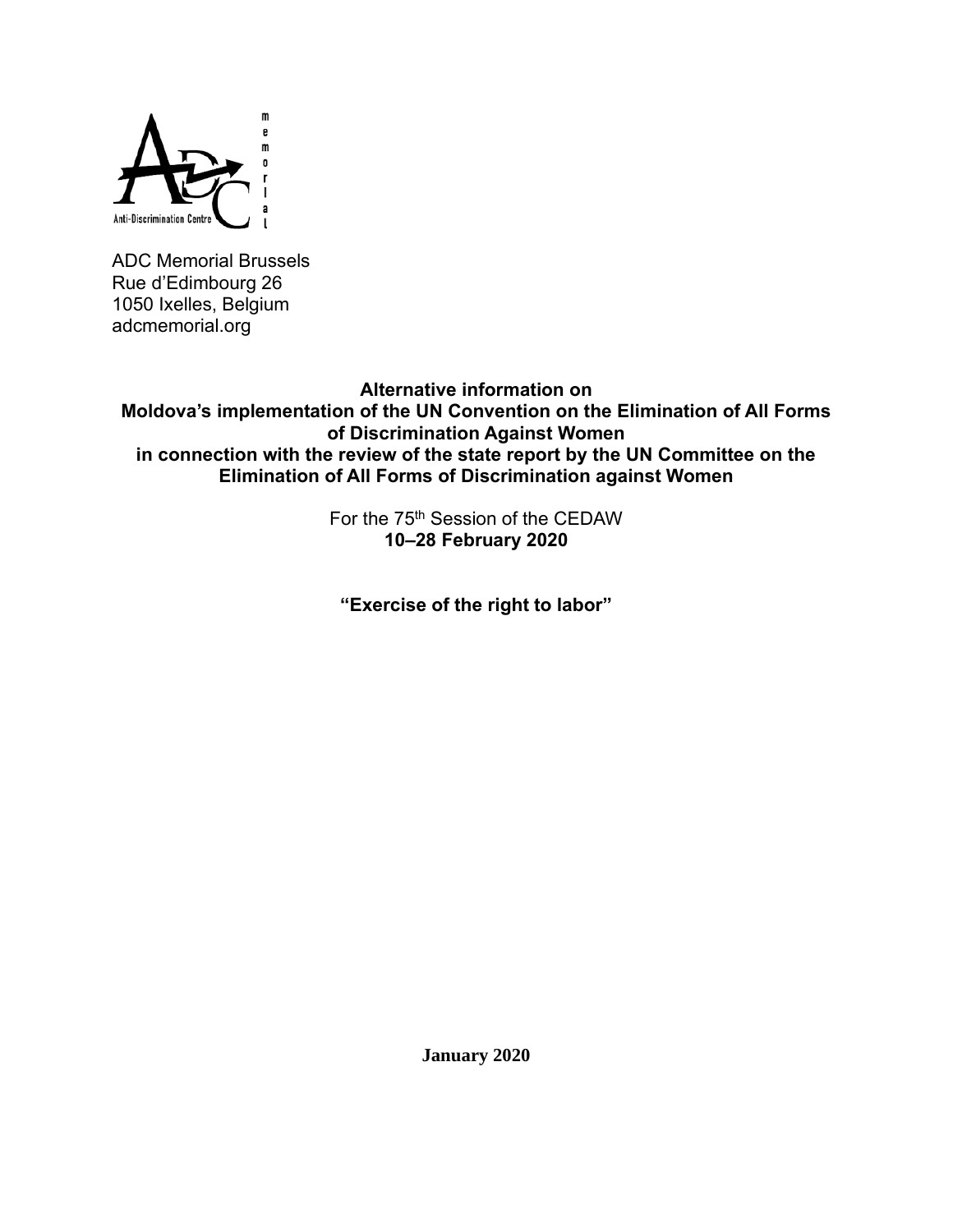ADC Memorial welcomes amendments to Moldovan laws regarding the broadening of women's access to hundreds of previously banned professions and the lifting of superfluous restrictions on their employment. After implementing recommendations made by international bodies and bringing national norms into line with previously enacted equality laws, <sup>1</sup> in the summer of 2017 Moldova amended a number of articles of its Labor Code.<sup>2</sup> For example, the ban on women working in certain professions was replaced with restrictions for certain categories of women in need of additional measures of protection (pregnant women, new and nursing mothers) (Article 248), who are now allowed to transfer to another position on a temporary basis (Article 250). In addition, guarantees were enshrined for part-time workers, including certain categories of women (articles 97 and 97 $^1$ ).

However, it is important to note the general lack of awareness of the fact that hundreds of previously banned professions have been opened to women. Even state workers and gender rights experts were not properly notified of the amendments, to say nothing of potential female workers themselves.

A similar problem occurred with the introduction of new rules on part-time work. For example, according to a ruling of a decision of the Council on the Prevention and Elimination of Discrimination and the Safeguarding of Equality, $3$  a municipal council wrongfully prevented a woman from returning to part-time work after family leave. Her employer explained that this was because the child was still under the age of one, even though labor norms contain no such restriction but instead impose an obligation to allow a part-time workday or work week.

State statistics reflect women's lower level of economic activity in comparison to men (up to a five to six percent difference over the past five years, which is approximately 10 percent lower than similar indicators for Europe). One-third of young urban women aged 15 to 29 do not work or study, while this figure reaches 40 percent for women in rural areas. At the same time, sectors like construction, manufacturing, and agriculture are still less eagerly sought after by women, even though these sectors have vacancies of interest to women, particularly in rural areas, where jobs in agriculture are common.<sup>4</sup> Notwithstanding the fact that on average the number of educated women exceeds the number of educated men by five to seven percent, women continue to face enormous difficulties finding employment, and their job searches last approximately two months longer than they do for men  $(9.6 \text{ months} \text{ versus } 7.4 \text{ months})$ .<sup>5</sup> In spite of the high level of education among women, data from the UNECE show there is about a 13 percent difference in pay between

Law of the Republic of Moldova on Ensuring Equality No. 121 of May 25, 2002

[http://base.spinform.ru/show\\_doc.fwx?rgn=56517](http://base.spinform.ru/show_doc.fwx?rgn=56517)<http://cnas.md/lib.php?l=ru&idc=473> [in Russian] 2 Labor Code of the Republic of Moldova of March 28, 2003 [http://continent-](http://continent-online.com/Document/?doc_id=30398053&doc_id2=30398053#sub_id=1001134163&sub_id2=2470000&sel_link=1001134163)

<sup>1</sup> Law of the Republic of Moldova on Ensuring Equal Opportunity for Women and Men No. 5-XVI of February 9, 200[6 https://online.zakon.kz/Document/?doc\\_id=30622825#pos=1;-121](https://online.zakon.kz/Document/?doc_id=30622825#pos=1;-121) [in Russian]

[online.com/Document/?doc\\_id=30398053&doc\\_id2=30398053#sub\\_id=1001134163&sub\\_id2=2470000&sel\\_link=](http://continent-online.com/Document/?doc_id=30398053&doc_id2=30398053#sub_id=1001134163&sub_id2=2470000&sel_link=1001134163) [1001134163](http://continent-online.com/Document/?doc_id=30398053&doc_id2=30398053#sub_id=1001134163&sub_id2=2470000&sel_link=1001134163) [in Russian]

<sup>3</sup> Decision of the Council on the Prevention and Elimination of Discrimination and the Safeguarding of Equality in case No. 95/18 [https://egalitate.md/wp-content/uploads/2016/04/Decizie\\_constatare\\_95\\_2018\\_RUS.pdf](https://egalitate.md/wp-content/uploads/2016/04/Decizie_constatare_95_2018_RUS.pdf) [in Russian] 4 "The Price of Gender Equality," Logos Press, May 2019, [http://logos.press.md/1279\\_12\\_1/](http://logos.press.md/1279_12_1/)

<sup>5</sup> UNDP report "Youth on the Labour Market in the Republic of Moldova: Competences and Aspirations," https://www.md.undp.org/content/dam/moldova/docs/Publications/tinerii pe\_piata\_muncii\_EN\_dupa\_corectari\_2.p [df](https://www.md.undp.org/content/dam/moldova/docs/Publications/tinerii_pe_piata_muncii_EN_dupa_corectari_2.pdf) [in English]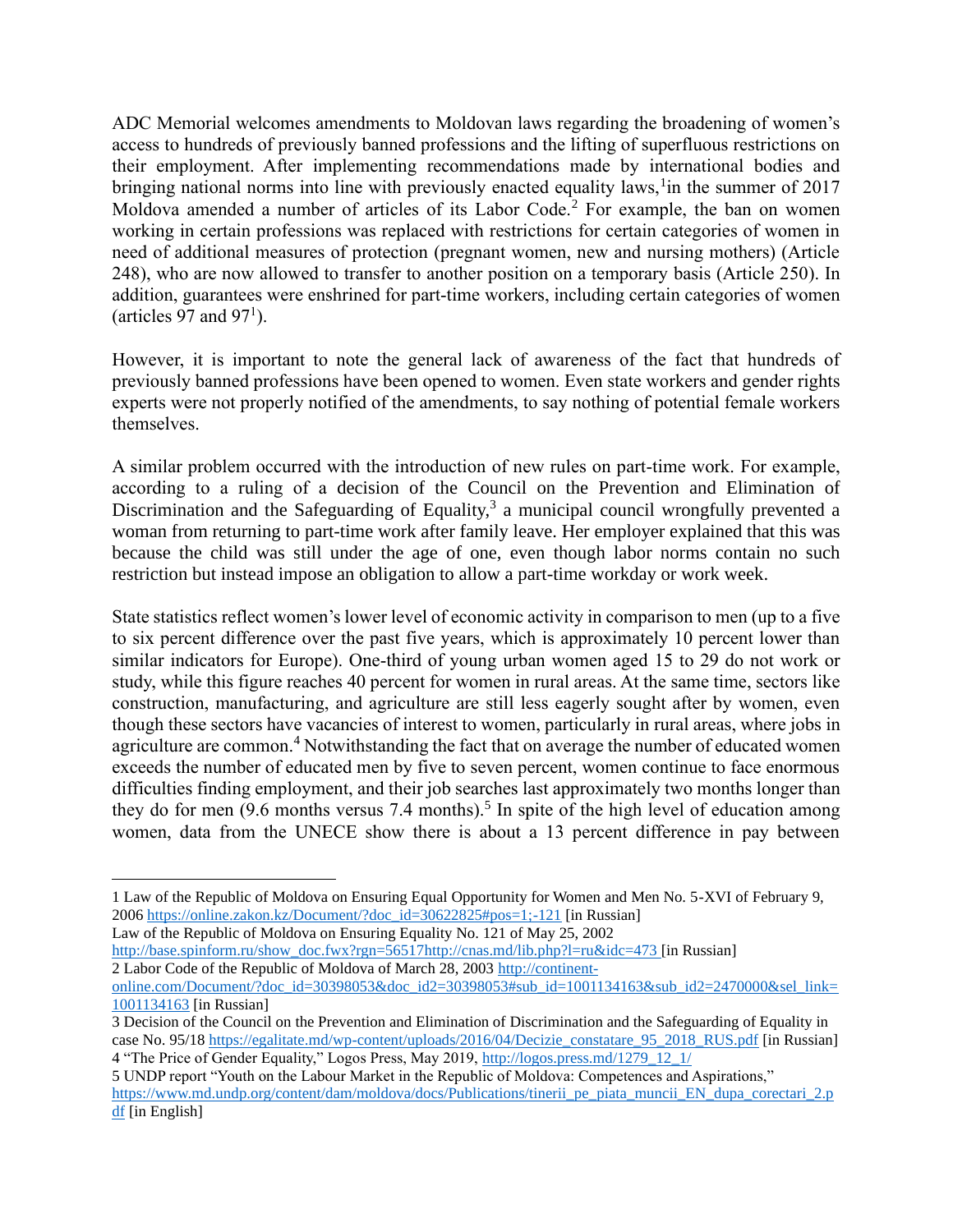genders.<sup>6</sup> The fact that women predominate in less well-paid sectors must also be taken into account. These sectors traditionally include the service industry (57.8 percent women), retail (54.9 percent women), the hotel and restaurant industry (71.4 percent women), education (81.9 percent women), and healthcare and social welfare (79.1 percent women).

The current situation prevents women from realizing their right to labor. Instead of now working in sectors that were previously closed to them, many women are forced to remain unemployed, work in the grey economy, or become migrant workers. In fact, Moldova has a tremendous workforce outflow, which is connected not just with low salaries, but also with gender inequality, the lack of prospects for career growth, social vulnerability, and violation of the norms of labor  $law<sup>7</sup>$ 

Dissatisfaction with opportunities for professional realization and decent pay on the Moldovan labor market forces women to choose labor migration. Women with a higher education agree to work as nannies and babysitters in European countries, leaving behind their dreams of a career in their chosen specializations. According to the IOM, in 2018 labor migration from Moldova exceeded one million with an overall population of 3.5 million. UN statistics show that over 100,000 people migrated from the country in 2019 and that over half of these (55.8 percent) were women.<sup>8</sup> In 2017, Moldova was in the top four countries with the highest indicators of female migration.<sup>9</sup> In general, the number of women migrants over the past five years is approximate 20 percent higher than the number of men.<sup>10</sup> Even though the overwhelming majority of women leave Moldova for Italy, Israel, and other European countries, they also often choose Russia as their destination. There is no doubt that women are in a more vulnerable position in migration and regularly risk facing violations of their rights. However, upon their return to Moldova, women frequently have problems with social and pension payments, confirming their educational qualifications, and so forth. The Migrant Womens Movement was created to attain a more effective solution to these problems at the grassroots level, which also proves the scale and salience of the problems faced by migrants returning home.<sup>11</sup>

It is clear that patriarchal stereotypes must be overcome to achieve gender quality in employment. One of the recommendations made by the Council on the Prevention and Elimination of

<https://w3.unece.org/PXWeb/ru/CountryRanking?IndicatorCode=21>[in Russian]

9 UN International Migration Report 2017

10 Data from Moldova's National Statistics Bureau

<sup>6</sup> UNECE data "Gender pay gap in monthly earning,"

<sup>7</sup> "The Labor Market: Hope and Dismay," BRW,<http://brw.md/rynok-truda-moldova/> [in Russian] 8 UN International Migration Report 2019

[https://www.un.org/en/development/desa/population/migration/publications/wallchart/docs/MigrationStock2019\\_Wa](https://www.un.org/en/development/desa/population/migration/publications/wallchart/docs/MigrationStock2019_Wallchart.pdf) [llchart.pdf](https://www.un.org/en/development/desa/population/migration/publications/wallchart/docs/MigrationStock2019_Wallchart.pdf) [in English]

[https://www.un.org/en/development/desa/population/migration/publications/migrationreport/docs/MigrationReport2](https://www.un.org/en/development/desa/population/migration/publications/migrationreport/docs/MigrationReport2017.pdf) [017.pdf](https://www.un.org/en/development/desa/population/migration/publications/migrationreport/docs/MigrationReport2017.pdf) [in English]

<sup>&</sup>quot;Moldova Ranks Among Countries with the Highest Number of Female Migrants," ZdG, March 2018, <https://www.zdg.md/ru/?p=17978>

https://statbank.statistica.md/pxweb/pxweb/en/20%20Populatia%20si%20procesele%20demografice/20%20Populati a%20si%20procesele%20demografice\_POP\_POP070/POP070400.px/table/tableViewLayout1/?rxid=9a62a0d7-86c4-45da-b7e4-fecc26003802 [in English]

<sup>11</sup> "Migrant Womens Movement Created in Moldova," Point, January 2017,

<https://point.md/ru/novosti/obschestvo/v-moldove-sozdano-dvizhenie-zhenshchin-migrantov>